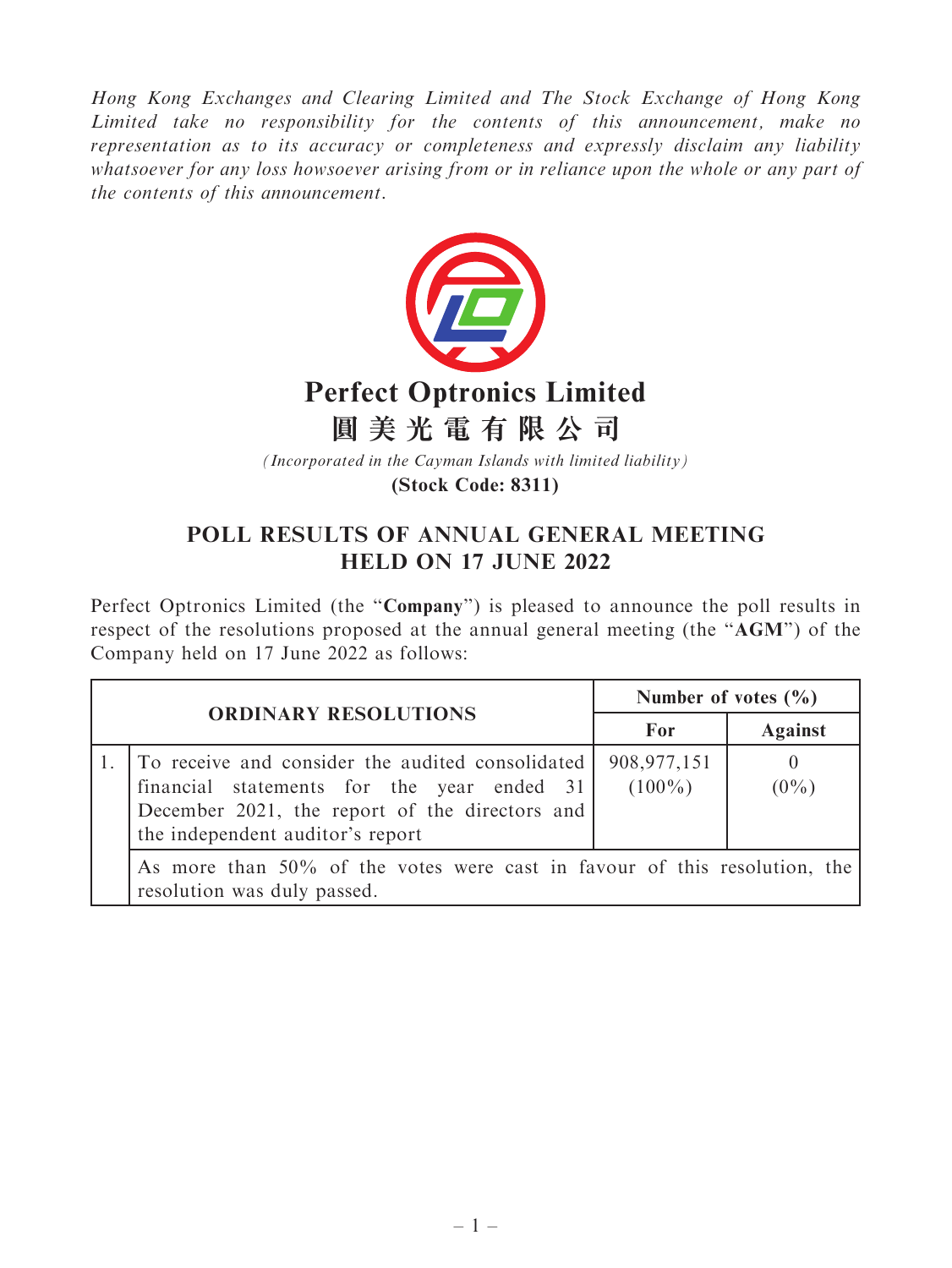| <b>ORDINARY RESOLUTIONS</b> | Number of votes $(\% )$                                                                                                                                                 |                            |                           |
|-----------------------------|-------------------------------------------------------------------------------------------------------------------------------------------------------------------------|----------------------------|---------------------------|
|                             | For                                                                                                                                                                     | <b>Against</b>             |                           |
| 2.                          | To re-elect Mr. Cheng Wai Tak as executive<br>(a)(i)<br>director                                                                                                        | 908, 977, 151<br>$(100\%)$ | $\overline{0}$<br>$(0\%)$ |
|                             | As more than 50% of the votes were cast in favour of this resolution, the<br>resolution was duly passed.                                                                |                            |                           |
|                             | $(a)(ii)$ To re-elect Mr. Tse Ka Wing as executive<br>director                                                                                                          | 908, 977, 151<br>$(100\%)$ | $\overline{0}$<br>$(0\%)$ |
|                             | As more than 50% of the votes were cast in favour of this resolution, the<br>resolution was duly passed.                                                                |                            |                           |
|                             | $(a)(iii)$ To re-elect Mr. Kan<br>Man<br>Wai<br>as<br>independent non-executive director                                                                                | 908, 977, 151<br>$(100\%)$ | $\overline{0}$<br>$(0\%)$ |
|                             | As more than 50% of the votes were cast in favour of this resolution, the<br>resolution was duly passed.                                                                |                            |                           |
|                             | (b) To authorise the board of directors to fix the<br>remuneration of directors                                                                                         | 908, 977, 151<br>$(100\%)$ | $\overline{0}$<br>$(0\%)$ |
|                             | As more than 50% of the votes were cast in favour of this resolution, the<br>resolution was duly passed.                                                                |                            |                           |
| 3.                          | To re-appoint PricewaterhouseCoopers as auditor<br>of the Company for the ensuing year and to<br>authorise the board of directors to fix the<br>remuneration of auditor | 908, 977, 151<br>$(100\%)$ | $\overline{0}$<br>$(0\%)$ |
|                             | As more than 50% of the votes were cast in favour of this resolution, the<br>resolution was duly passed.                                                                |                            |                           |
| 4.                          | To grant a general mandate to the directors to allot<br>and issue new ordinary shares of the Company<br>(Ordinary Resolution No. 4 of the notice of the<br>AGM)         | 908, 977, 151<br>$(100\%)$ | $\overline{0}$<br>$(0\%)$ |
|                             | As more than 50% of the votes were cast in favour of this resolution, the<br>resolution was duly passed as an ordinary resolution.                                      |                            |                           |
| 5.                          | To grant a general mandate to the directors to<br>repurchase<br>ordinary shares of the Company<br>(Ordinary Resolution No. 5 of the notice of the<br>AGM)               | 908, 977, 151<br>$(100\%)$ | $\overline{0}$<br>$(0\%)$ |
|                             | As more than 50% of the votes were cast in favour of this resolution, the<br>resolution was duly passed as an ordinary resolution.                                      |                            |                           |
| 6.                          | To extend the general mandate granted to the<br>directors to issue new ordinary shares of the<br>Company (Ordinary Resolution No. 6 of the<br>notice of the AGM)        | 908, 977, 151<br>$(100\%)$ | $\overline{0}$<br>$(0\%)$ |
|                             | As more than 50% of the votes were cast in favour of this resolution, the<br>resolution was duly passed as an ordinary resolution.                                      |                            |                           |